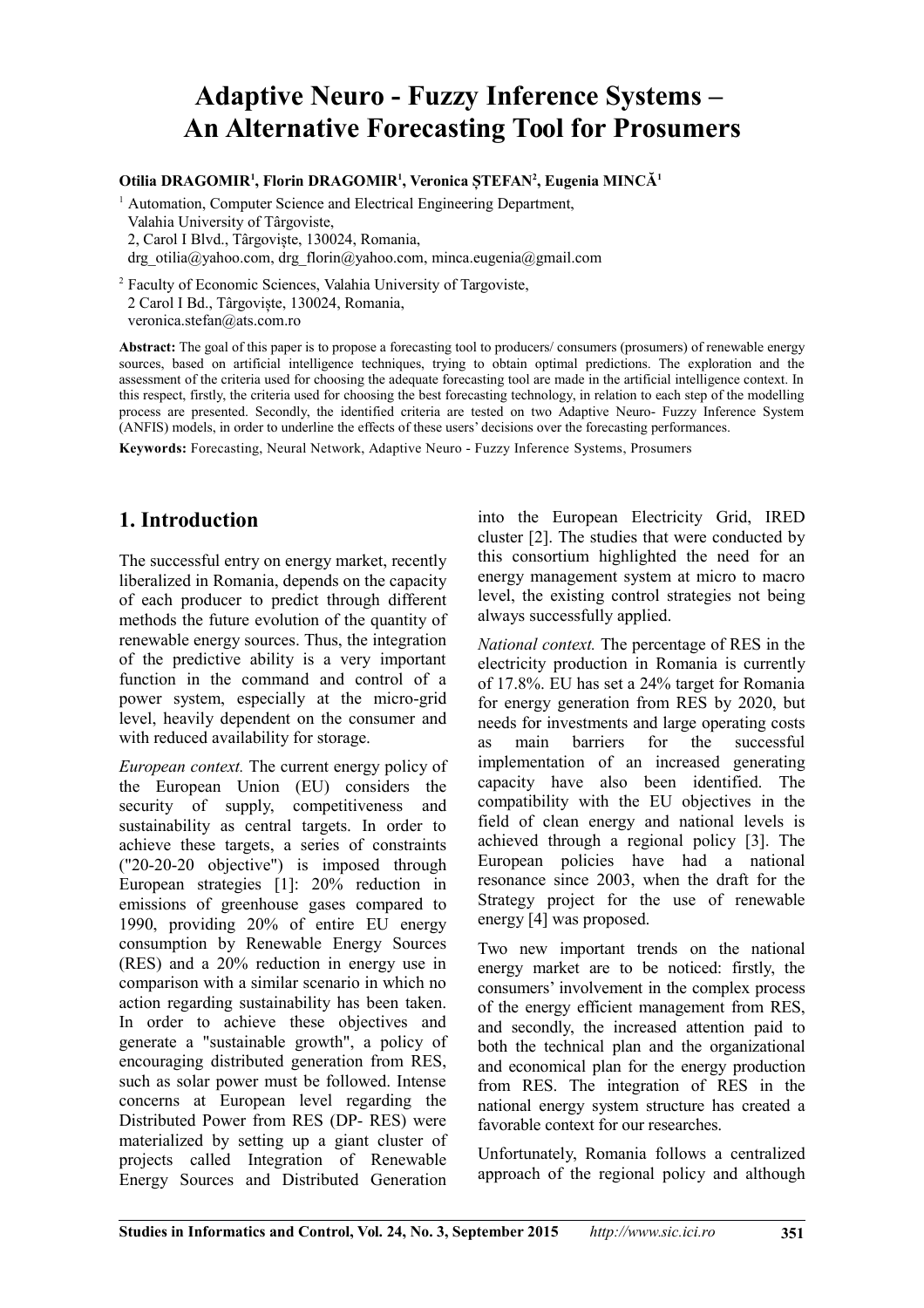the country is covered adequately with electricity networks and the potential development for RES is high, its aging infrastructure (30% of it was built in the 1960s) causes significant losses along the energy supply chain.

Moreover, for a large number of energy resources, the current energy systems are hardly scalable. The European Commission believes that the current energy infrastructure is inadequate to connect and serve the entire Europe and recognizes the challenges [1].

In these contexts, two challenges have to be met: monitoring, diagnosis and forecasting functioning of grids, integrating renewable energy sources in on- grid or off- grid mode and ensuring the optimization of these ones functioning with the integrated, proactive management system based on multi-objective decision-making scheme.

To support these interests, we consider that the integration of the predictive ability is a very important function in the command and control of a power system, especially at the micro- grid level, heavily dependent on the consumer and with reduced availability for storage.

*The challenge and the value added of our paper consist in proposing a forecasting tool to producers/ consumers (prosumers) of renewable energy resources, based on artificial intelligence techniques, trying to obtain optimal forecasts.* 

The paper is organized in two sections: - first of all, there are recessed the most used criteria for choosing an optimal forecasting architecture, in relation with each step of the forecasting tool modeling: data preprocessing, forecasting tool architecture identification, parametrization and implementation; - secondly, the identified criteria are tested on two Adaptive Neuro- Fuzzy Inference System (ANFIS) models, in order to underline the effects of these users' decisions over the forecasting performances.

# **2. Identification of the Criteria Used for Choosing a Forecasting Tool**

Our researches were oriented on identifying the most used criteria for choosing an optimal forecasting tool based on artificial intelligence techniques.

The approach was difficult because of the high numbers of variables and constraints that conditioned the parameterization of this kind of tool. The efficiency of using Neural Networks (NN) in the area of energy forecasting was demonstrated in our previous works [5 - 7]. Thus, we oriented our work to NN.

The parameters conditioning the work with these ones are: number of hidden layers, number of neurons from the NNs input, output and hidden layers, the testing/ validation data sets dimension, the learning algorithm to choose and the method used to measure the forecasting made by the tool.

### **2.1 Data preprocessing**

Input selection is a method used often in the data preprocessing. It is an experimental method that supposes to find the most important input variables among a large number of them [8].

Some authors [9] assume that the input information can be classified into groups (hierarchical structure). To realize such a grouping, there is no general automatic approach but heuristics based on fusion of physical sensors.

Both input selection and hierarchical structure presume that inputs are independent and give no priority of the selected input variables.

When the analyzed process is complex, it is recommended to normalize the input and output real values into the interval between max and min of the transformation function, usually  $[0, 1]$  or  $[-1, 1]$  intervals. The most popular methods are the following:

$$
SV = (0.9 - 0.1) / (MAX_YAL - MIN_YAL)
$$
  
\*(OV - MIN\_YAL) (1)

or:

$$
SV = TF_{min} + \frac{(TF_{max} - TF_{min})}{(MAX\_VAL - MIN\_VAL)}
$$
  
\*(OV - MIN\\_VAL) (2)

where:

- SV: Scaled Value,
- MAX VAL: maximum value of data,
- MIN\_VAL: minimum value of data,
- TFmax: maximum of transformation
- TFmin: minimum of transformation
- OV: Original Value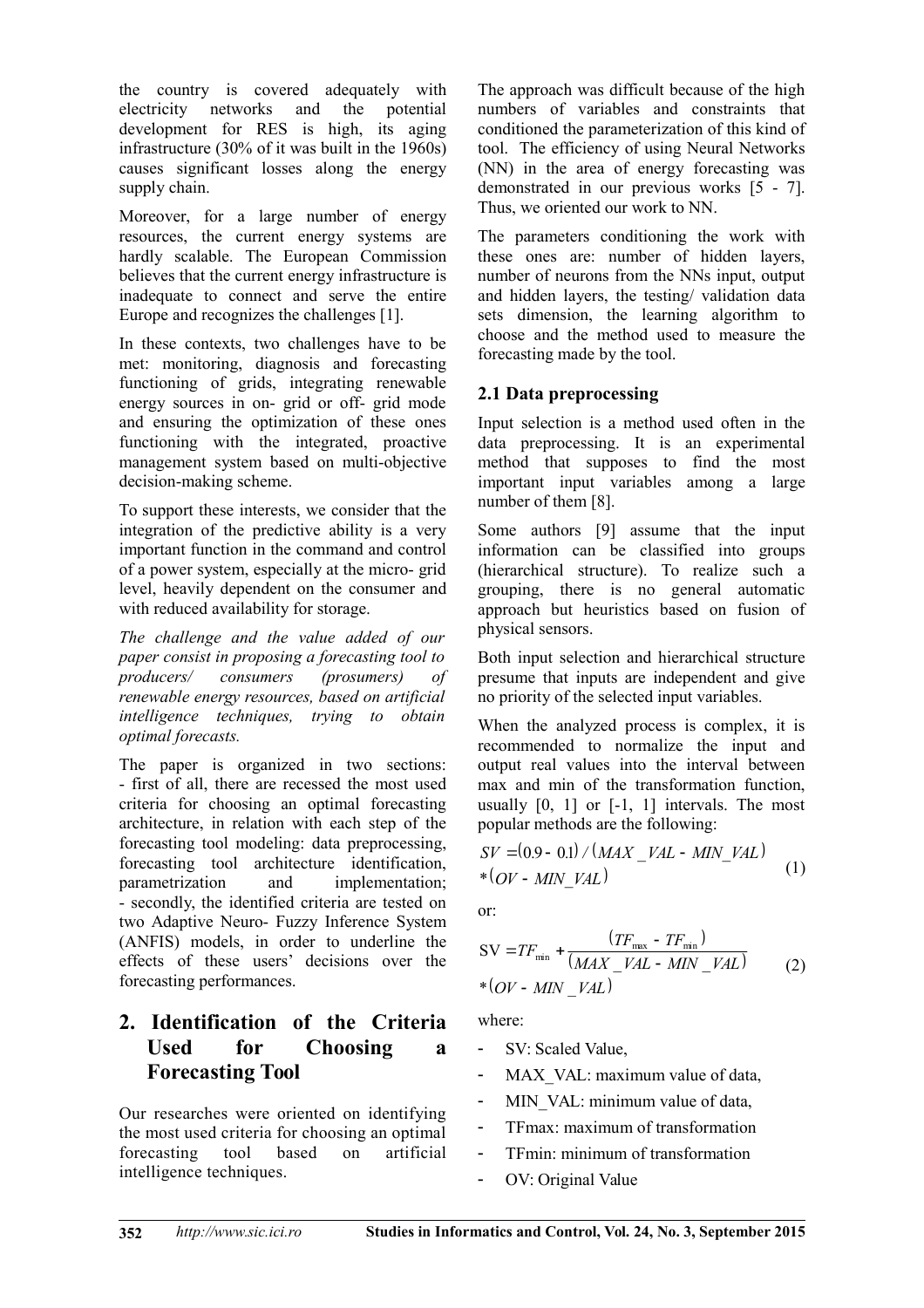### **2.2 Identifying the NN's architecture**

There are many techniques for determining the forecasting tool architecture. In this section, we will cover some of the general "rules of thumb" that can be used. In nearly all cases, some additional experimentation will be required to determine the optimal structure.

Every input neuron from the input layer of the NN should represent some independent variable that has an influence over the output.

If a pattern is presented to the input layer of NN, then the output layer will generate another pattern. The output layer of the NN presents a pattern to the external environment [10]. Whatever pattern is represented by the output layer, this can be directly traced back to the input layer.

The number of output neurons is related to the type of work that the NN has to perform. If it is to be used to classify items into groups, then it is often preferable to have one output neuron for each group that the item is to be assigned into. If NN is to perform noise reduction on a signal then it is likely that the number of input neurons will match the number of output neurons.

One common mistake made by users is to add a large number of variables and neurons, without taking into account the number of parameters to be estimated [11].

The hidden layers are those that don't interact directly with the external environment. For many practical problems, there is no reason to use more than one hidden layer. The NN with one hidden layer can approximate well any continuous mapping, from one compact space to another. NNs without hidden layers are only capable of representing linear separable functions or decisions. Problems that require two hidden layers are rarely encountered. NN with two hidden layers can represent functions with any kind of shape. There is currently no theoretical reason to use neural networks with any more than two hidden layers. [10]

When the number of neurons in the hidden layers isn't correctly approximate, two problems may occur: under-fitting or overfitting. Under fitting is due to underestimation of NN neurons of hidden layers. In this case the input signal isn't adequately detected. On the other side, using too many neurons generate over-fitting problems. The NN has too much information processing capacity and the limited amount of information contained in the training

set is not enough to train all of the neurons in the hidden layers.

The scientists [11] propose as starting points to consider three rules: the number of hidden neurons should be in the range between the size of the input layer and the size of the output layer; the number of hidden neurons should be 2/3 of the input layer size, plus the size of the output layer; the number of hidden neurons should be less than twice the input layer size.

One additional method that can be used to reduce the number of hidden neurons is called pruning. It involves evaluating the weighted connections between the layers and if the network contains connections with weights equal with zero, they can be removed.

### **2.3 Parametrization of NN**

The test samples must be appropriately selected. Since NNs are "data-driven" methods, they typically require large samples in testing. The input selection reduces the testing data dimension. The NN are tested with small subsets that include data from only a few past days, selected through statistical measures of similarity. This thing results in samples that are very homogeneous, but also very small [11].

Usually, the dimension of the test data set must be five times greater than the number of update parameters. The testing process is usually finished as soon as the testing error is reduced to a specified tolerance level (e.g.,  $10^{-5}$ ). The adequate rate between the number of testing samples and the number of weights in the network has not been clearly defined yet [12].

The testing algorithm has to be also established, the most common in use is the back propagation algorithm. The purpose of the backpropagation testing is to converge to a near-optimal solution based on the total squared error calculated.

K-nearest-neighbor learning algorithm is simpler than the backpropagation algorithm because there is no model to test on the data series. Instead, the data series is searched for situations similar to the current one, each time a forecast needs to be made [13] and [14]. In most of the papers reviewed, testing was stopped after a fixed number of iterations or after the error decreased below some specified tolerances.

#### **2.4 Assessment of the performance**

The next stage in modeling is the implementation of the NNs, which means the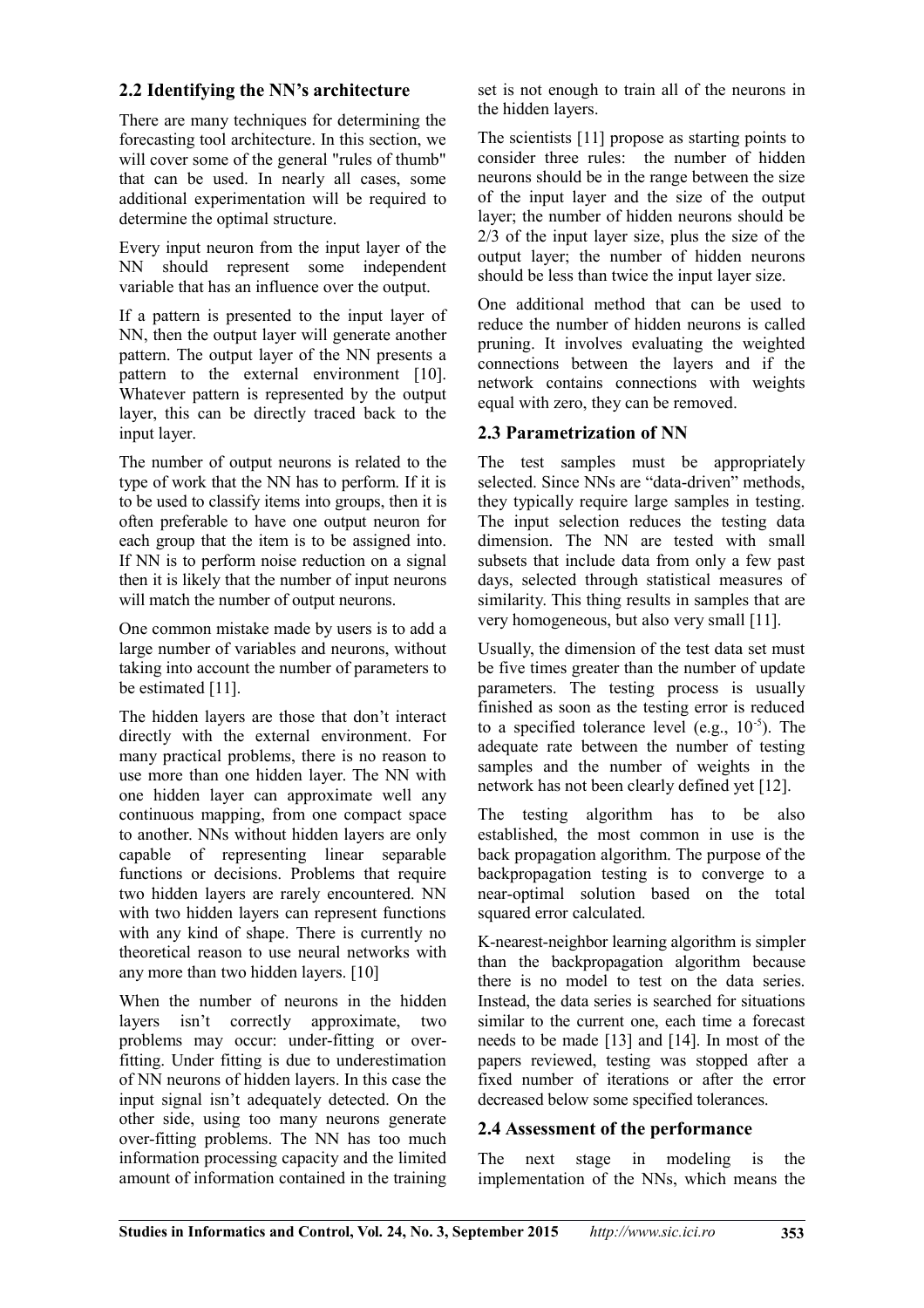estimation of its parameters. The guidelines proposed in [15], for evaluating effectiveness of implementation, were based on the next question: was the NN properly tested so that its performance was the best it could possibly achieve? The choice of error measures to help comparing forecasting methods has been much discussed, as a consequence of the many competitions that were started in the 1980's [16]. J.G. De Gooijer and R.J. Hyndman [17] summarized in Table 1 the most used performance indicators.

| Commonly used forecast accuracy measures            |                                                                                                   |  |  |  |  |
|-----------------------------------------------------|---------------------------------------------------------------------------------------------------|--|--|--|--|
|                                                     | Mean Squared Error:                                                                               |  |  |  |  |
| <b>MSE</b>                                          | =mean $(e_t^2)$                                                                                   |  |  |  |  |
| <b>RMSE</b>                                         | Root mean squared error<br>$=\sqrt{MSE}$                                                          |  |  |  |  |
| MAE                                                 | Mean Absolute error<br>$=$ mean $( e_t )$                                                         |  |  |  |  |
| MdAE                                                | Median absolute error<br>=median $( e_t )$                                                        |  |  |  |  |
| MAPE                                                | Mean absolute percentage error<br>$=$ mean $( p_t )$                                              |  |  |  |  |
| MdAPE                                               | Median absolute percentage error<br>=median $( p_t )$                                             |  |  |  |  |
| sMAPE                                               | Symmetric mean absolute percentage<br>error<br>=mean $\left(2 Y_T - F_t  I(Y_t + F_t)\right)$     |  |  |  |  |
| sMdAPE                                              | Symmetric median absolute percentage<br>error<br>=median $\left(2 Y_T - F_t  I(Y_t + F_t)\right)$ |  |  |  |  |
| MRAE                                                | Mean relative absolute error<br>$=$ mean $( r_t )$                                                |  |  |  |  |
| MdRAE                                               | Median relative absolute error<br>=median $( r_t )$                                               |  |  |  |  |
| <b>GMRAE</b>                                        | Geometric mean relative absolute error<br>=gmean $( r_{i} )$                                      |  |  |  |  |
| RelMAE                                              | Relative mean absolute error<br>$=MAE/MAE_b$                                                      |  |  |  |  |
| RelRMSE                                             | Relative root mean squared error<br>$=$ RMSE/RMSE <sub>b</sub>                                    |  |  |  |  |
| LMR                                                 | Log mean squared error ratio<br>$=log(RelMSE)$                                                    |  |  |  |  |
| PB                                                  | Percentage better<br>=100 mean $\left(I\{ r_{t} \leq 1\}\right)$                                  |  |  |  |  |
| PB (MAE)                                            | Percentage better (MAE)<br>=100 mean $\left[I\left\{MAE\leq MAE_{h}\right\}\right]$               |  |  |  |  |
| PB(MSE)                                             | Percentage better (MSE)<br>=100 mean $\left(I\left\{MSE\leq MSE_{h}\right\}\right)$               |  |  |  |  |
| if u is true and 0 other wise<br>Here $I{u}$<br>= 1 |                                                                                                   |  |  |  |  |

**Table 1.** The most used performance indicators

Most authors agree to use as performance indicators: MSE (Mean Squared Error), RMSE (Root mean squared error) and MAE (Mean Absolute Error) for training phase evaluation [17]. Only a few reported the MAPE (Mean Absolute Percent Errors) or the standard deviation of the errors [18] and [19] (Table 1).

However, recent studies and the experience of the system operators indicate that the loss function in the load forecasting problem is clearly nonlinear, and that large errors may have disastrous consequences for utility [20] and [21]. Because of this, measures based on squared error are sometimes suggested, as they penalize large errors (RMSE was suggested in [22], MAPE in [23]).

Most researchers test their models by examining their errors in other samples than the one used for parameter estimation because the goodnessof-fit statistics are not enough to predict the actual performance of a method [12].

Also, it is generally recognized that error measures should be easy to understand and closely related to the needs of the decisionmakers. Some papers reported that the utilities would rather evaluate forecasting systems by the Absolute Errors Produced, and this suggests that MAE could be useful [11]. The shape of the distribution should be suggested. Some papers included graphs of the cumulative distribution of the errors [24]. Others suggested this distribution by reporting the percentage of errors above some critical values, percentiles [25], the maximum errors [26]. In any case, no single error measure could possibly be enough to summarize the efficiency of the forecast.

### **3. Simulation of Forecasting Tool**

Considering the bibliographical research presented above, in the next sections we underline the consequences of the choices made during the tool modeling on the forecasting performances. The cases study is made using an ANFIS network. Neuro- fuzzy systems are a combination of NN and fuzzy sets and represent a powerful tool to model systems behavior. The NN is used to define the clustering in the solution space, which results in the creation of fuzzy sets [27] and [28]. A particular architecture of neuro-fuzzy systems is represented by the Adaptive Neuro-Fuzzy Inference System (ANFIS) [29].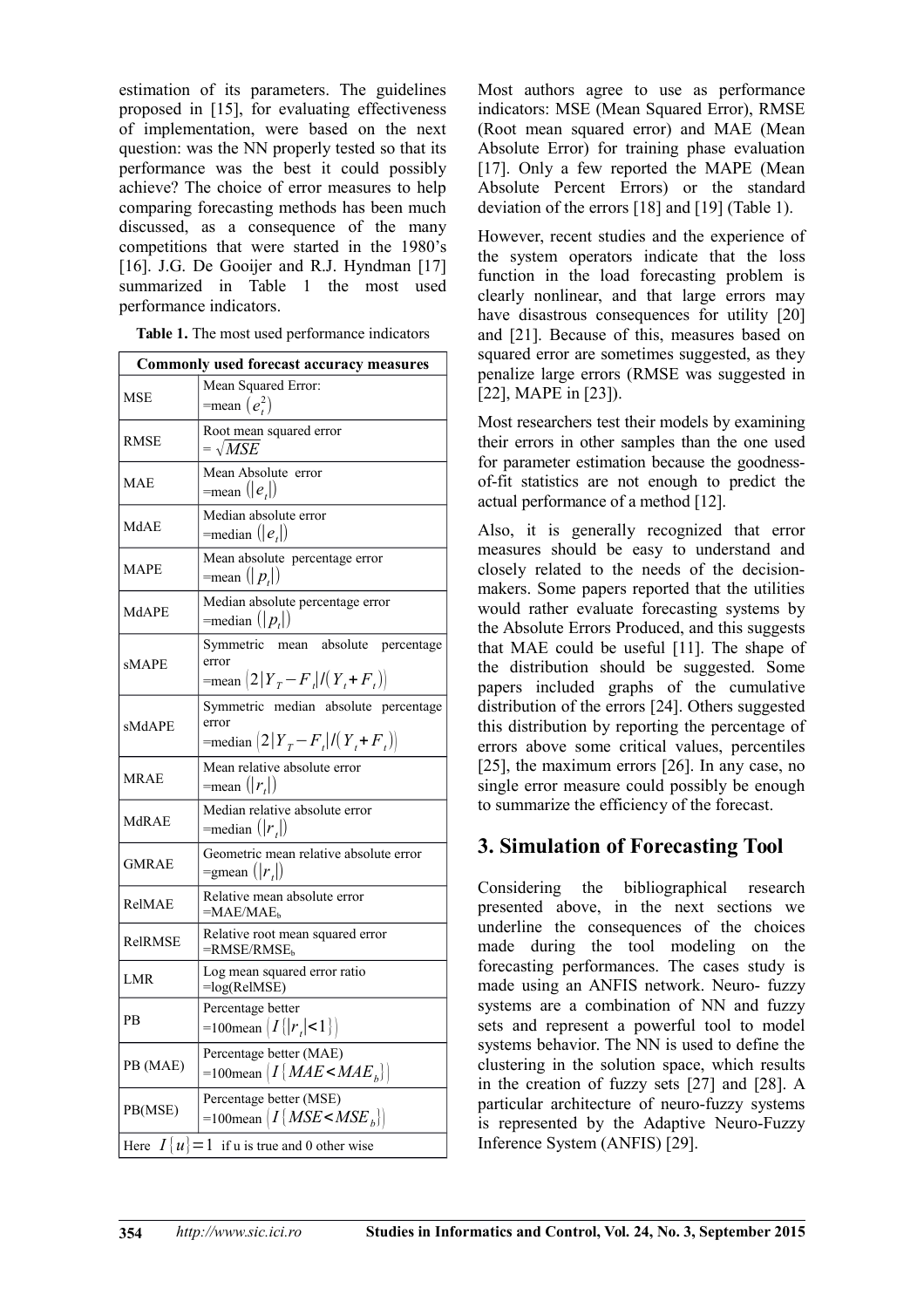ANFIS is a Sugeno-type fuzzy inference system in which the parameters associated with specific membership functions are computed using a backpropagation gradient descent algorithm alone or in combination with at least squares method. It has been widely applied to random data sequences with highly irregular dynamics [30] e.g. forecasting non-periodic short-term stock prices [31] and [32].

#### **3.1 Adaptive neuro-fuzzy inference system**

Figure 1 illustrates the ANFIS architecture for two inputs parameters, where nodes of the same layer have similar functions, as described next. (Here we denote the output of the itch node in layer j as  $O_{i,j}(i)$ :



**Figure 1.** ANFIS architecture

Layer 1. Every *i* node in this layer is an adaptive node with a node function:

$$
O_{1,i} = \mu_{A_i}(x), \text{ for } i = 1, 2 \text{ or}
$$
  
\n
$$
O_{1,i} = \mu_{B_{i-2}}(y), \text{ for } i = 3, 4
$$
 (3)

where x (or y) is the input to i node and Ai (or Bi-2) is a linguistic label (such as "small" or "large") associated with this node. In other words, O1, i is the membership grade of a fuzzy set A  $(=A1, A2, B1$  or B2) and it specifies the degree to which the given input x (or y) meets the quantifier A.

The membership function for A can be any appropriate parameterized membership function introduced in here, such as the generalized bell function:

$$
\mu_A(x) = \frac{1}{1 + \left|\frac{x - c_i}{a_i}\right|^{2b}}
$$
\n(4)

where  $\{a_i, b_i, c_i\}$  is the parameter set. As the values of these parameters change, the bellshaped function varies accordingly, thus various forms of membership function for fuzzy set A.

The parameters in this layer are referred to as premise parameters.

Layer 2. Every node in this layer is a fixed node labelled *Oi,j*, whose output is the product of all the incoming signals:

$$
O_{2,i} = w_i = \mu_{A_i}(x) \cdot \mu_{B_i}(y), \quad i = 1, 2 \tag{5}
$$

Each node output represents the firing strength of a rule. In general, any other T-norm operators that performs fuzzy and can be used as the node function in this layer.

**Layer 3**. Every node in this layer is a fixed node labeled N. The *i th* node calculates the ratio of the *i*<sup>th</sup> firing strength and the sum of all firing strengths:

$$
O_{3,i} = \overline{w_i} = \frac{w_i}{w_1 + w_2}, \ i = 1, 2
$$

For convenience, the outputs of this layer are called *normalized firing strengths*.

Layer 4. Every *i* node in this layer is an adaptive node with a node function:

$$
O_{4,1} = \overline{w}_i \cdot f_i = \overline{w}_i \big( p_i x + q_i y + r_i \big) \tag{6}
$$

where  $w_i$  is a normalized firing strength from layer 3 and  $\{p_i, q_i, r_i\}$  is the parameter set of this node. The parameters in this layer are referred to as *consequent parameters*.

**Layer 5**. The single node in this layer is a fixed node labeled  $O_{5,1}$  (overall output), which computes the overall output as the summation of all incoming signals:

$$
O_{5,1} = \sum_{i} \overline{w}_i f_i = \frac{\sum_{i} w_i f_i}{\sum_{i} w_i}
$$
 (7)

Thus, the adaptive network is functionally equivalent to a Sugeno fuzzy model.

*The ANFIS learning algorithm.* When the premised parameters are fixed, the overall output is a linear combination of the consequent parameters. In symbols, the f output can be written as:

$$
f = (\overline{w_1} \cdot x) \cdot c_{11} + (\overline{w_1} \cdot y) \cdot c_{12} + \overline{w_1} \cdot c_{10} +
$$
  
+ (\overline{w\_2} \cdot x) \cdot c\_{21} + (\overline{w\_2} \cdot y) \cdot c\_{22} + \overline{w\_2} \cdot c\_{20} \t\t(8)

which is linear in the consequent parameters  $c_{i,j}$  $(i = 1, 2; i = 0, 1, 2)$ . A hybrid algorithm adjusts the consequent parameters  $c_{i,j}$  in a forward pass and the premise parameters  $\{a_i, b_i, c_i\}$  in a backward pass [27].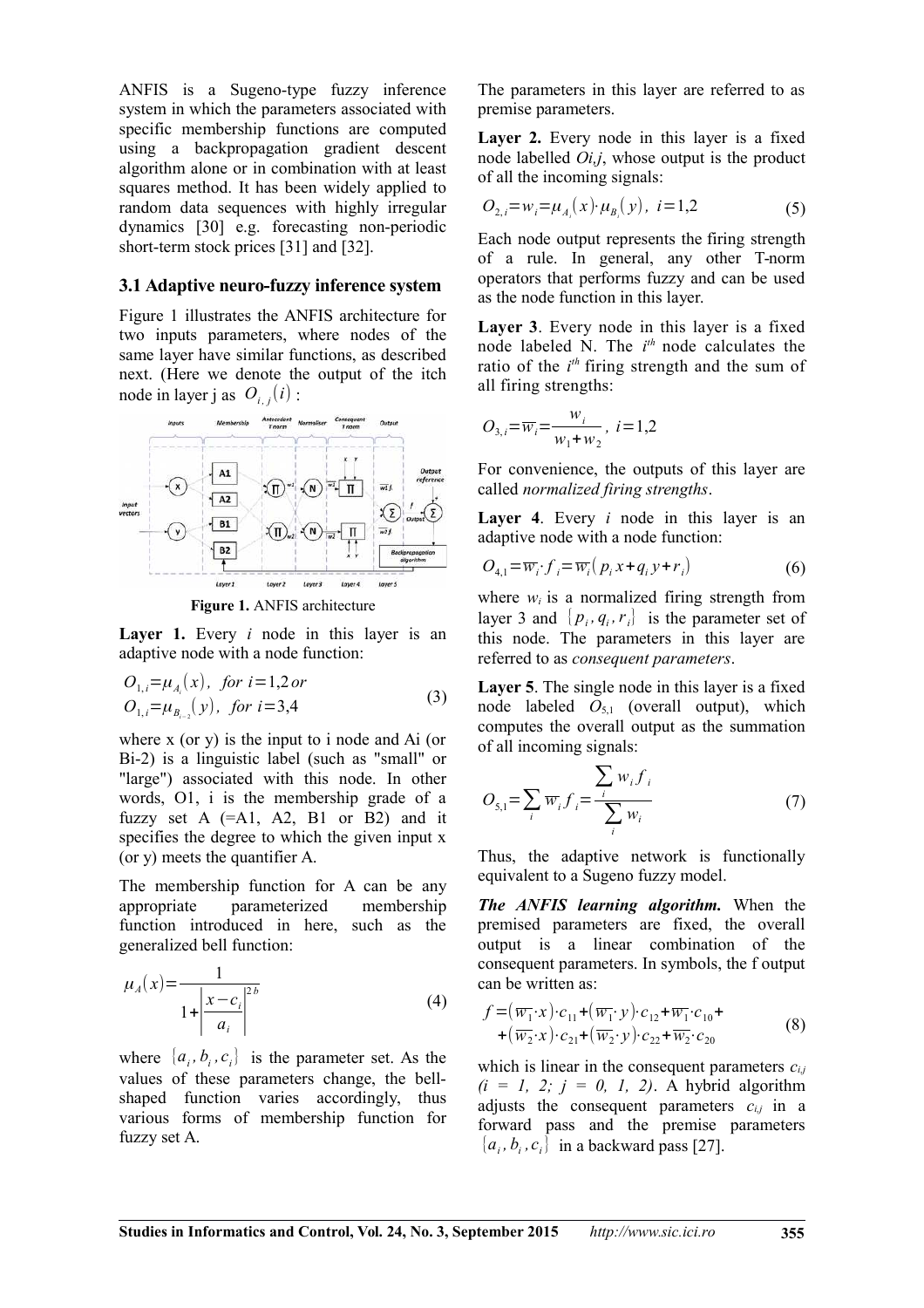In the layer 4 the consequent parameters are identified by the least-squares method. In the backward pass, the error signals propagate backwards and the premise parameters are updated by gradient descent.

Because the update rules for the premise and consequent parameters are decoupled in the hybrid learning rule, a computational speedup may be possible by using variants of the gradient method or other optimization techniques on the premise parameters.

The success of ANFIS is given by aspects such as: the designated distributive inferences stored in the rule base, the effective learning algorithm for adapting the system's parameters or by the own learning ability to fit irregular or non-periodic time series. On the other hand, used in application alone to non-periodic shortterm forecasting, ANFIS predictions make large residual errors due to high residual variance, consequently degrading prediction accuracy [33]. It is very difficult to interpret for a non-expert the fuzzy rules generated by ANFIS because of the form of consequents (linear combination of inputs).

#### **3.2 Simulation conditions and strategy**

The ANFIS is applied on a data base obtained from an experimental photovoltaic system, where the difference between the electricity produced and consumed from renewable energy sources (DPcg) is considered as output to be forecast by ANFIS - *y (t)* and the exterior temperature as input - *u (t).*

The used data base has 296 data points  $\left\{ \left( v(t), u(t) \right) \middle| t = 1, \ldots, 296 \right\}$ . The estimation procedure is carried out as two ANFIS Models:

- Model 1 represents an ANFIS structure with 2 inputs: *{(y(t-a), u(t-b))}*
- Model 2 represents an ANFIS structure with 3 inputs: *{(y(t-a), u(t-b), u(t-c))}, a=1,..4; b; c=1,..6.)* (Figure 2).

The investigation uses MAPE, RMSE, and MAE, changing each time the number of inputs (2 or 3) and the model's membership functions (Gaussian or Gauss Bell type). For ANFIS the input selection method is based on the assumption that the ANFIS model with the smallest RMSE [28] after one epoch of training has a greater potential of achieving a lower RMSE when given more epochs of training. This assumption is not absolutely true, but it is heuristically reasonable. ANFIS can usually generate satisfactory results right after the first epoch of training, that is, only after the first application of the least-squares method.



**Figure 2.** ANFIS models used for simulation

### **4. Evaluation of Tool's Performance**

Considering the metrics described above, we have observed through simulations that "classical" ANFIS with two selected inputs (Model 1), has satisfactory results for a short term prediction (Figure 3) [2].



**Figure 3.** Error prediction distributions for ten, twenty and forty steps ahead forecasting



**Figure 4.** Prediction error and real measurements for Model 1 and Model 2

For medium and long term, the obtained errors have become bigger and bigger and this affects the forecasting in terms of accuracy and confidence.

The performance metrics related to Model 1 and Model 2 show that these models don't achieve a satisfactory compromise between short-term accuracy and long-term stability (Table 2, Figure 5a and Figure 5b).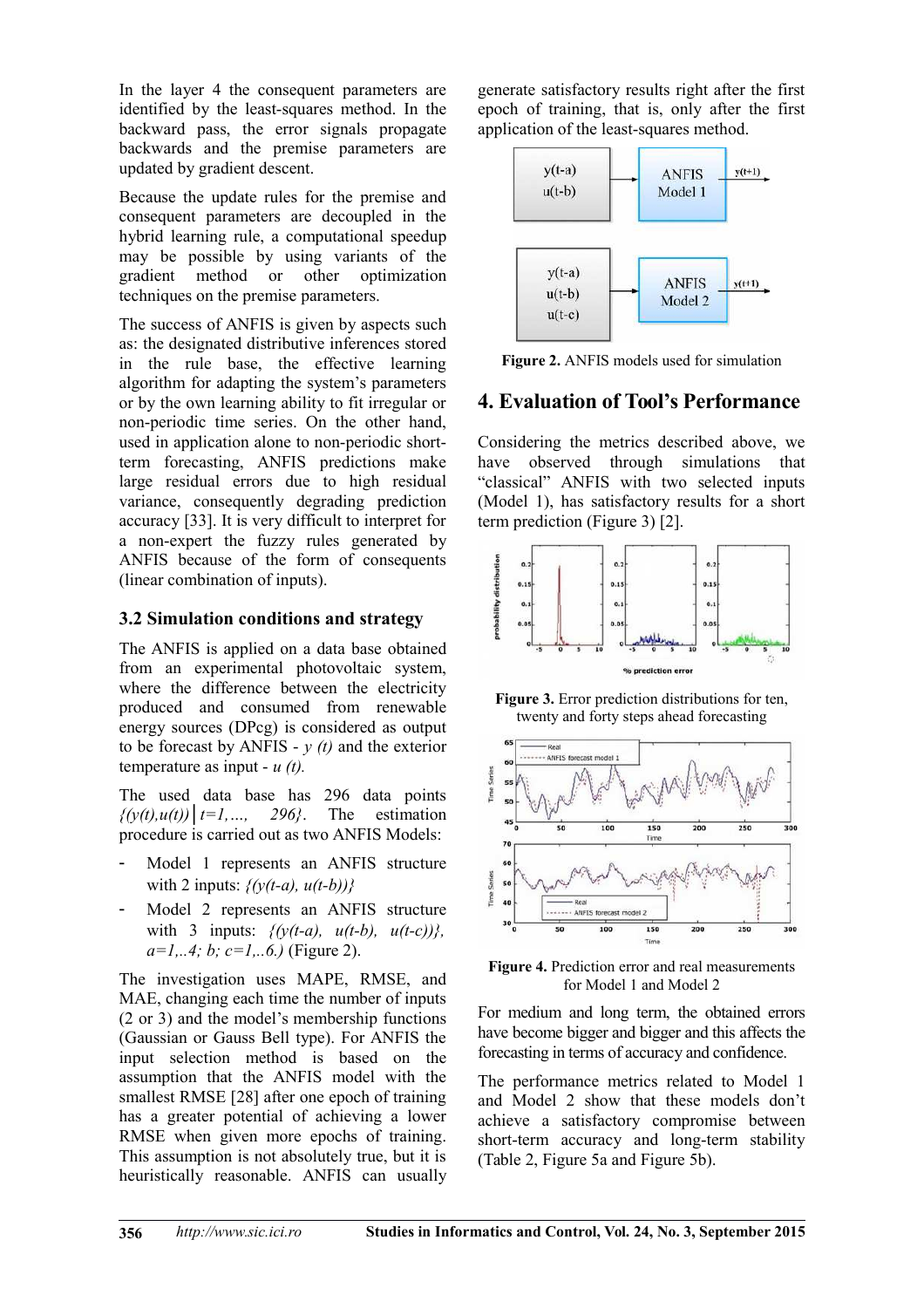| $t + prev$ | <b>ANFIS</b> |           | RMSE test  | MAE test  |            |  |
|------------|--------------|-----------|------------|-----------|------------|--|
|            |              | epochs=20 | epochs=100 | epochs=20 | epochs=100 |  |
|            | model 1      | 0.5532    | 0.5514     | 0.0809    | 0.0816     |  |
| 1          | model 2      | 0.4083    | 0.4432     | 0.0597    | 0.0708     |  |
| 4          | model 1      | 1.2228    | 1.23       | 0.2384    | 0.2591     |  |
| 4          | model 2      | 1.1955    | 1.1959     | 0.2042    | 0.2239     |  |
| 10         | model 1      | 3.0388    | 3.2713     | 1.1357    | 1.226      |  |
| 10         | model 2      | 4.5201    | 7.0661     | 0.5617    | 1.0066     |  |
| 20         | model 1      | 4.1209    | 4.7385     | 3.1039    | 3,382      |  |
| 20         | model 2      | 4.374     | 8.1093     | 2.5285    | 2.6426     |  |
| 40         | model 1      | 4.5597    | 4.622      | 3.1039    | 3.0073     |  |
| 40         | model 2      | 5.7804    | 5.7492     | 2.7198    | 2.2013     |  |

**Table 2.** RMSE and MAE values



Figure 5a. MAE for model 1 and model 2 on different prediction on test data set



**Figure 5b.** RMSE for model 1 and model 2 on different prediction on test data set

The second simulation scenario identifies in terms of forecasting performance (RMSE and MAE) the effect of membership function type changing.

The models have been configured with 2 respectively 3 *Membership Functions* (MFs) and the type of MFs are Gaussian and Gaussian Bell. (Table 3 and Table 4).

The testing parameters in each case remain the same: *number of epochs= 20, ss= 0.01, ss\_dec\_rate= 0.5, ss\_inc\_rate=1.5, training/ test data set= 145/145.*

Changing the type of MFs, for each model case, does not improve the forecasting and the error in terms of MAE or RMSE who remain the same.

This is also the consequence of the small number of MFs used in test. A bigger number of MFs will refine the partitioning but will increase the computational time with no relevant influence over the forecasting precision.

**Table 3.** MAE and RMSE values for MFs models with 2 inputs

| $t + prev$     | <b>ANFIS</b> |                | <b>MAE</b><br>test |         | <b>RMSE</b><br>test |         |
|----------------|--------------|----------------|--------------------|---------|---------------------|---------|
|                | type         | no             | model 1            | model 2 | model 1             | model 2 |
| 1              | gbellmf      | $\overline{2}$ | 0.0718             | 0.0579  | 0.4186              | 0.5325  |
| $\overline{4}$ | gbellmf      | 2              | 0.2665             | 0.2863  | 1.1395              | 1,228   |
| 10             | gbellmf      | $\overline{2}$ | 1.0757             | $-915$  | 10.515              | 3.2758  |
| 20             | gbellmf      | 2              | 3.3012             | 1.6894  | 5,3083              | 4.8206  |
| 40             | gbellmf      | 2              | 3.0616             | 1.3997  | 5,5443              | 4,7185  |
| 1              | gaussmf      | $\overline{2}$ | 0.0718             | 0.0579  | 0.4186              | 0.5325  |
| $\overline{4}$ | gaussmf      | 2              | 0.2665             | 0.2863  | 1.1395              | 1.228   |
| 10             | gaussmf      | 2              | 1,0757             | $-915$  | 10.515              | 3.2758  |
| 20             | gaussmf      | 2              | 3,3012             | 1.6894  | 5,3083              | 4,8206  |
| 40             | gaussmf      | $\overline{2}$ | 3.0616             | 1.3997  | 5,5443              | 4.7185  |

**Table 4.** MAE and RMSE values for MFs models with 3 inputs

| t+prev         | <b>ANFIS</b> |    | MAE test |          | <b>RMSE</b><br>test |         |
|----------------|--------------|----|----------|----------|---------------------|---------|
|                | type         | no | model 1  | model 2  | model 1             | model 2 |
| 1              | gbellmf      | 3  | 0.0718   | 0.0598   | 0.5739              | 0.5325  |
| $\overline{4}$ | gbellmf      | 3  | 0.2665   | 0,4808   | 1.2949              | 1.228   |
| 10             | gbellmf      | 3  | 1.0757   | $-0.915$ | 10.515              | 3.2758  |
| 20             | gbellmf      | 3  | 3.0232   | 1.6526   | 5,4733              | 4.4743  |
| 40             | gbellmf      | 3  | 3.2591   | 1.3997   | 5,5739              | 5,1016  |
| 1              | gaussmf      | 3  | 0.0718   | 0.0598   | 0.5739              | 0.5325  |
| 4              | gaussmf      | 3  | 0.2665   | 0.4808   | 1,2949              | 1.228   |
| 10             | gaussmf      | 3  | 1,0757   | $-0.915$ | 10.515              | 3.2758  |
| 20             | gaussmf      | 3  | 3.0232   | 1.6526   | 5,4733              | 4.4743  |
| 40             | gaussmf      | 3  | 3.2591   | 1.3997   | 5,5739              | 5.1016  |

We have compared the effects of MFs number and type changing for the two models (Figure 6a and Figure 6b). The MAE and RMSE put in relation the target and network's output on testing data set and give an overview of generalization and memorization abilities of ANFIS.



**Figure 6a.** MAE for Gaussian Bell of MFs typologies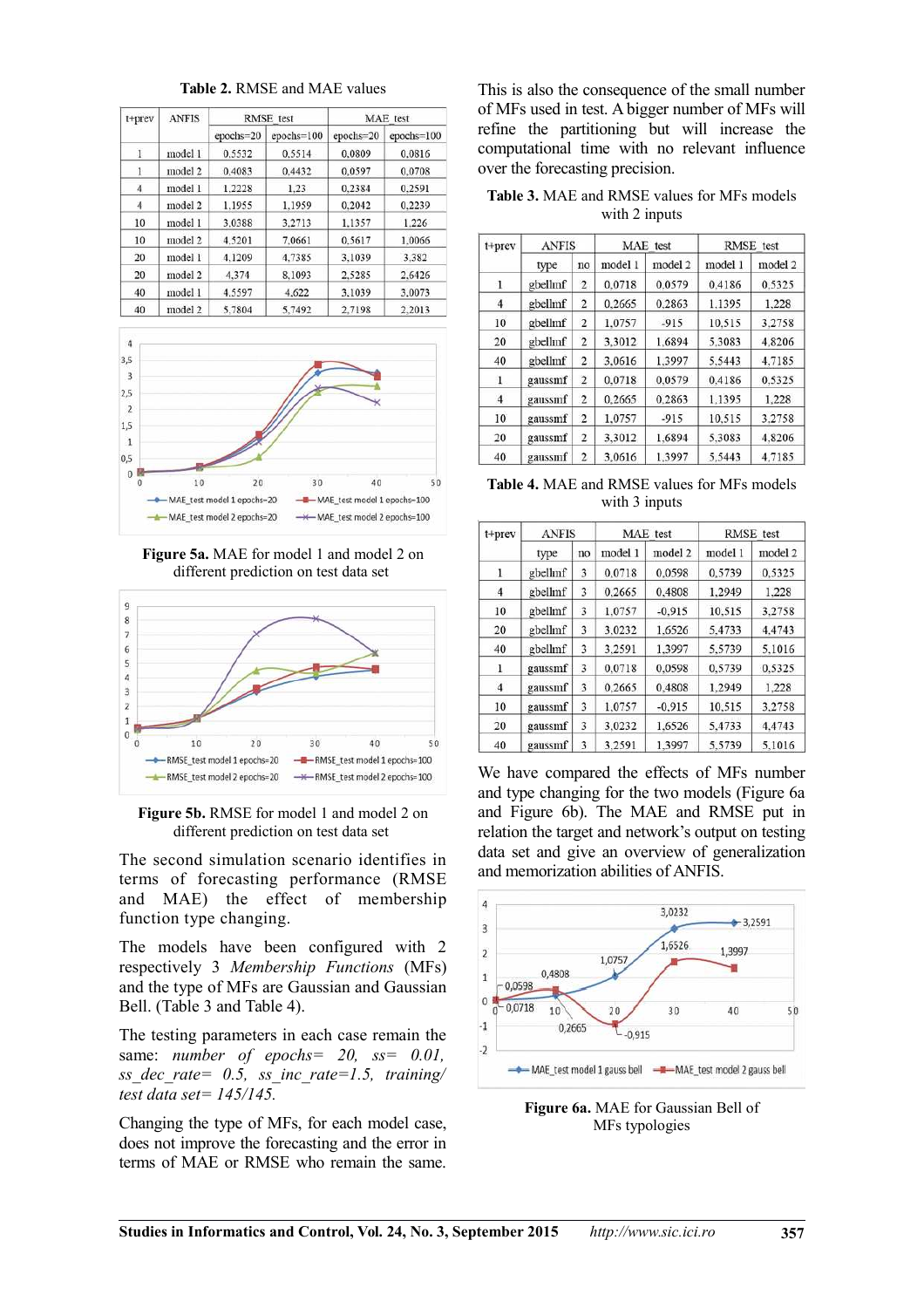

**Figure 6b.** RMSE for Gaussian Bell of MFs typologies

As expected, the error values in case of Model 1 are higher.

# **5. Conclusions**

The added value of our paper consists in proposing a forecasting tool to producers/ consumers (prosumers) of renewable resources energy, based on artificial intelligence techniques, trying to obtain optimal forecasts. The exploration and the assessment of criteria used for choosing a forecasting tool were made in the neural networks context.

In this respect, firstly, the criteria used for choosing the best forecasting tool in relation with each step of the modeling process were presented. Considering the identified aspects from the bibliographical research, in the second section we have proposed two case studies based on ANFIS models, underlining the consequences of the choices made by users during the tool modeling over the forecasting performances.

The work is still in progress and the developments are at present extended in designing and implementing an intelligent informatics platform for forecasting and control of energy generation and load, in a distributed power system from renewable energy resources.

### **Acknowledgements**

This work was supported by the Romanian National Authority for Scientific Research, project code PN-II-PT-PCCA-2011-3.2-1616, "*Intelligent Decision Support and Control System for Low Voltage Grids with Distributed Power Generation from Renewable Energy Sources*" (INDESEN), Contract 42/ 2012.

# **REFERENCES**

- 1. Strategia Europa 2020, http://ec.europa.eu/europe2020/europe-2020-in-a-nutshell/priorities/index\_ro.htm
- 2. IRED cluster, http://www.ired-cluster.org/
- 3. Politica de coeziune 2014-2020, http://ec.europa.eu/regional\_policy/activity/ energy/index\_ro.cfm
- 4. Autoritatea Nationala de Reglementare in domeniul Energiei, http://www.anre.ro/documente.php?id=393
- 5. DRAGOMIR, O., F. DRAGOMIR, E. MINCA, **An Application Oriented Guideline for Choosing a Prognostic Tool,** AIP Conference Proceedings: 2nd Mediterranean Conference on Intelligent Systems and Automation, vol. 1107, 2009, pp. 257-262.
- 6. DRAGOMIR, O., F. DRAGOMIR, R. GOURIVEAU, E. MINCA, **Medium Term Load Forecasting using ANFIS Predictor**, Proceedings of the 18th IEEE Mediterranean Conference on Control and Automation, Marrakech, Morocco, pp. 551- 556, 2010.
- 7. DRAGOMIR, O., DRAGOMIR, F., MINCA, E., **Forecasting of renewable energy load with radial basis function (RBF) neural networks**, Proceedings of the 8th Int. Conference on Informatics in Control, Automation and Robotics, Noordwijkerhout, Olanda, 2011.
- 8. JANG, J.-S. R., C.-T. SUN, E. MIZUTAN, **Neuro-Fuzzy and Soft Computing,** Prentice Hall, 1997.
- 9. LACROSE, A., A. TILTI, **Fusion and Hierarchy Can Help Fuzzy Logic Controller Designer**, Proceedings of IEEE International Conference on Fuzzy Systems, Barcelona, 1997.
- 10. HEATON, J., **Introduction to Neural Networks with JAVA,** Heaton Research, Inc. www. heatonresearch.com
- 11. HIPPERT, H. S., **Neural Networks for Short-term Load Forecasting: A Review and Evaluation**, IEEE Transactions on Power Systems, 2001.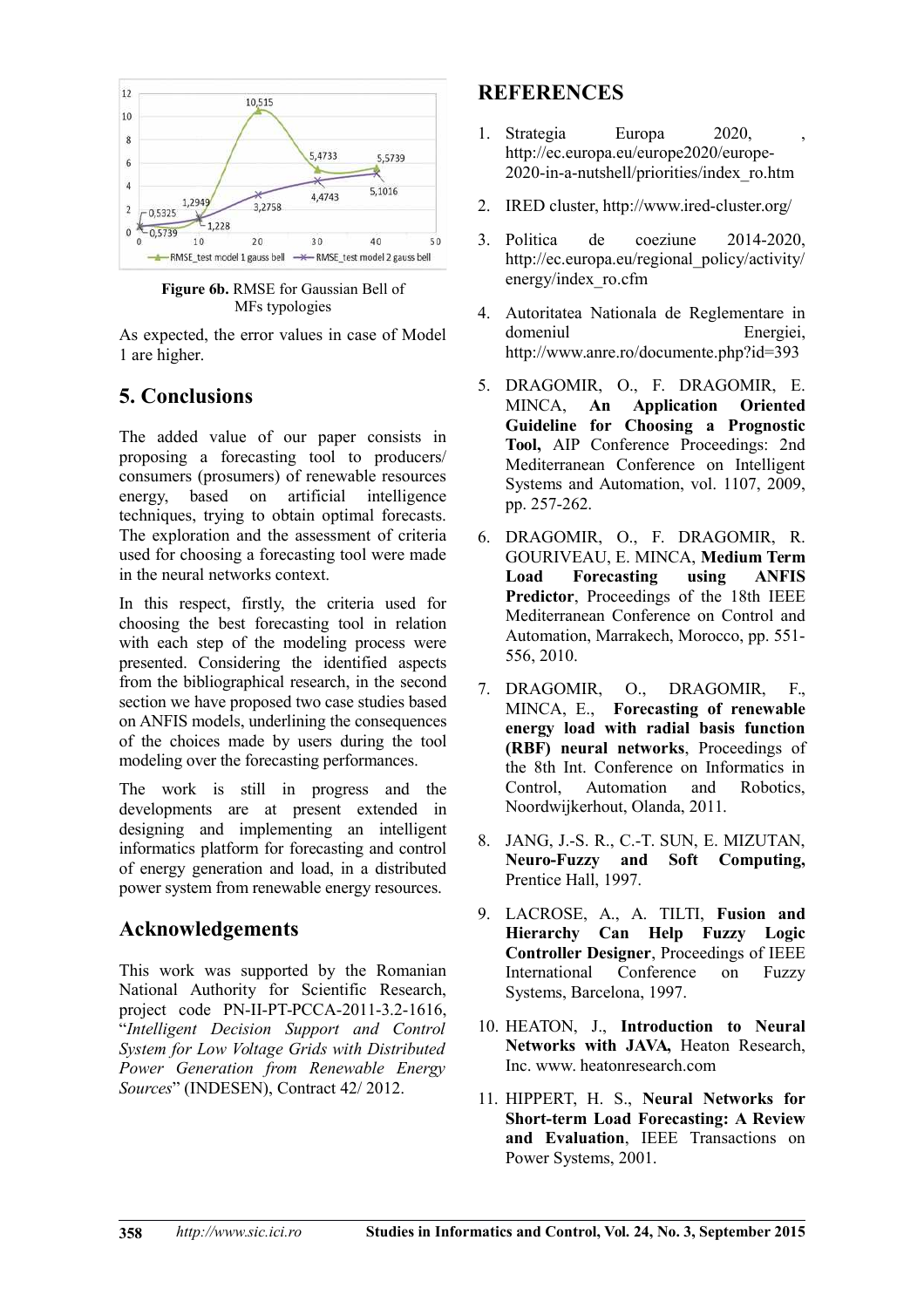- 12. MAQSOOD, I., M. R. KHAN, A., ABRAHAM, **Intelligent Weather Monitoring Systems using Connectionist Neural Models,** Parallel & Scientific Computations, vol. 10, 2002, pp. 157-178.
- 13. ELSHOLBERG, A., S. P. SIMONOVIC, U. S. PANU, **Estimation of Missing Streamflow Data using Principles of Chaos Theory**, Journal of Hydrology, vol. 255, 2002.
- 14. SIFAOUI, A. ABDELKRIM, S. ALOUANE, M. BENREJEB, **On New RBF Neural Network Construction Algorithm for Classification**, Studies in Informatics and Control, ICI Publishing House, vol. 18, no. 2, pp. 6-17, 2009.
- 15. BABUSKA, R., JAGER, R., VERBRUGGEN, H. B., **Interpolation Issues in Sugeno-Takagi Reasoning**, 3rd IEEE International Conference on Fuzzy Systems, pp. 859-863, Orlando, FL, 1994.
- 16. FILDES, R., **The Evaluation of Extrapolative Forecasting Methods**, International Journal of Forecasting, vol. 8, 1992, pp. 81-98.
- 17. De GOOIJER, J. G., HYNDMAN, R.J., **25 Years of Time Series Forecasting**, International Journal of Forecasting, vol. 22, 2006, pp 443-473.
- 18. ALFUHAID, A. S., EL-SAYED, M. A., MAHMOUD, M. S., **Cascaded Artificial Neural Networks for Short-term Load Forecasting**, IEEE Transactions on Power Systems, 12: 524–1529, 1997.
- 19. CHOW, T. W. S., LEUNG**,** C. T., **Neural Network based Short-term Load Forecasting using Weather Compensation**, IEEE Transactions Power Systems, vol. 11, 1996, pp. 1736-1742.
- 20. HOBBS, B. F., JITPRAPAIKULSARN, S., KONDA, S., CHANKONG, V., LOPARO, K. A., MARATUKULAM, D. J., **Analysis of the Value for Unit Commitment of Improved Load Forecasting**, IEEE Transactions on Power Systems, vol. 14, 1999, pp. 1342-1348.
- 21. KARADY, G. G., FARNER, G. R., **Economic Impact Analysis of Load Forecasting**, IEEE Transactions on Power Systems, vol. 12, 1997, pp 1388-1392.
- 22. ARMSTRON, J. S., COLLOPY, F., **Error Measures for Generalizing about Forecasting Methods: Empirical Comparisons,** International Journal of Forecasting, vol. 8, 1992, pp. 69–80.
- 23. ARMSTRONG, J. S., FILDES, R., **Correspondence on the Selection of Error Measures for Comparisons Among Forecasting Methods**, Journal of Forecasting, vol. 14, 1995, pp. 67-71.
- 24. MOHAMMED, O., PARK, D., MERCHANT, R., DINH, T., TONG, C., AZEEM, A., FARAH, J., DRAKE, C., **Practical Experiences with an Adaptive Neural Network Short-term Load Forecasting System,** IEEE Transactional Power Systems, vol. 10, 1995, pp. 254-265.
- 25. PAPALEXOPOULOS, A. D., HAO, S., PENG, T. M., **An Implementation of a Neural Network based Load Forecasting Model for the EMS**, IEEE Transactional Power Systems, vol. 9, 1994, pp 1956-1962.
- 26. PENG, T. M., HUBELE, N. F., KARADY, G. G., **Advancement in the Application of Neural Networks for Short-term Load Forecasting**, IEEE Transactional Power Systems, vol. 7, 1992, pp. 250-257.
- 27. JANG, J. S. R., SUNI, C.T., MIZUTANI, E., **Neuro-fuzzy and Soft Computing: A Computational Approach to Learning and Machine Intelligence**, Prentice Hall, New York, 1997.
- 28. NOROUZI, A., HAMEDI, M., ADINEH, V. R., **Strength Modeling and Optimizing Ultrasonic Welded Parts of ABS-PMMA using Artificial Intelligence Methods**., International Journal of Advanced Manufacturing Technologies, vol. 61, issue 1-4, 2012, pp. 135-147.
- 29. JANG, J. S. R., **ANFIS: Adaptive Network based Fuzzy Inference Systems**, IEEE Transactions on Systems, Manufacture, Cybernetics, vol. 23(3), 1993, pp. 665-685.
- 30. WANG, J. S., **An Efficient Recurrent Neuro-fuzzy System for Identification and Control of Dynamic Systems**, IEEE International Conference, Systems, Manufacture and Cybernetics, 2003.